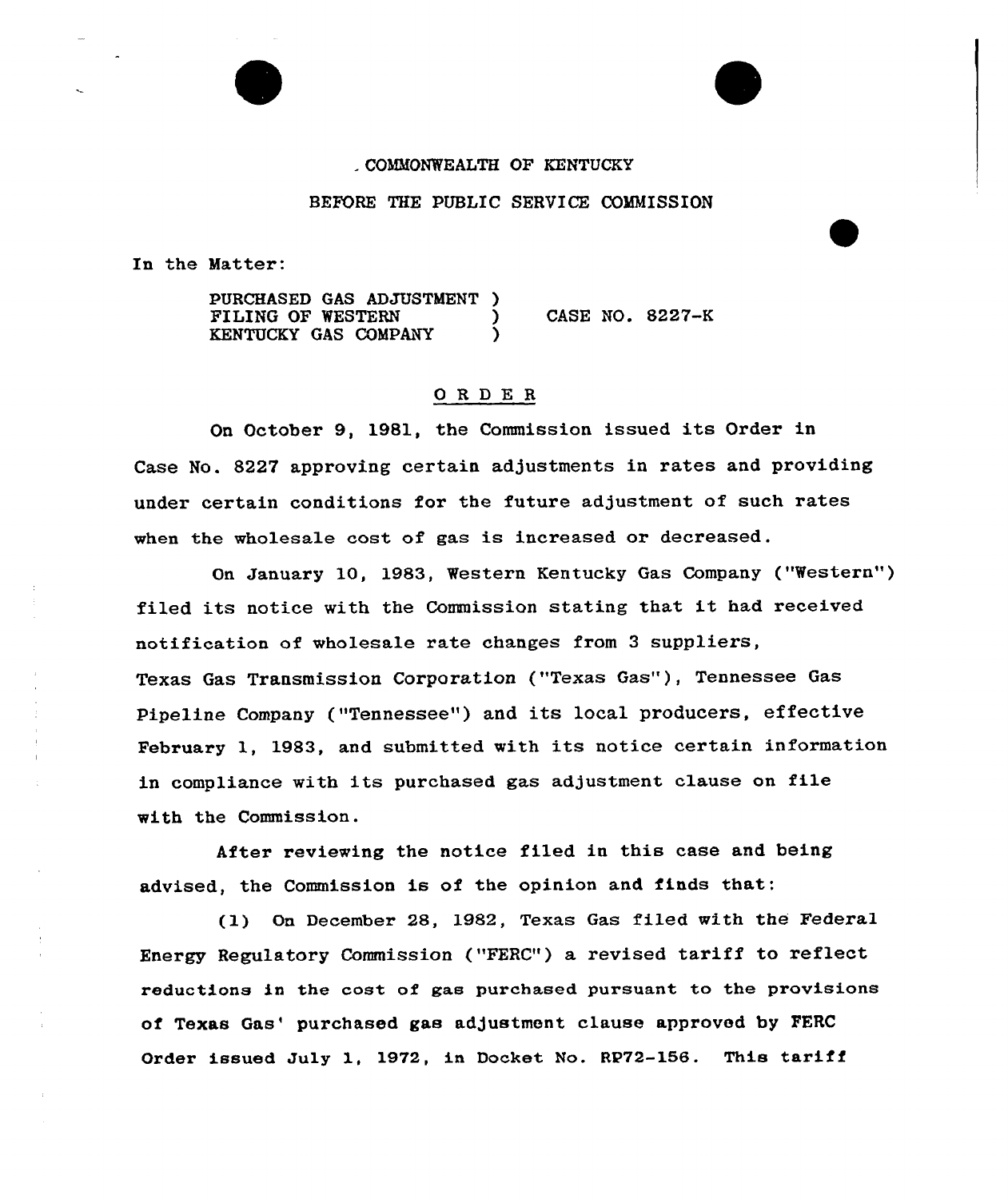also reflects a special surcharge to recover, over a 12-month period, retroactive payments by Texas Gas to producers. Texas Gas has requested that the revised tariff become effective on February 1, 1983.

 $(2)$  Western's filing reflects a semi-annual adjustment for local production costs. The adjustment results in a decrease in the amount of \$0.0026 per Mcf to be effective February 1, 1983.

{3) On July 30, 1982, Tennessee filed revisions to its FERC Gas Tariff, Original Uolume No. 1. Tennessee proposed that these tariffs become effective September 1, 1982. The tariffs were accepted for filing and suspended for the full statutory period of 5 months until February 1, 1983, when they will. be permitted to become effective, subject to refund.

(4) The Public Service Commission is being asked to authorize a pass-through of price increases following action by 7ERC. Failure to allow these increases to be passed through to its retail consumers on a timely basis would be unfair and unjust to Western and would ultimately result in higher rates to its consumers. The Commission has (in writing) indicated its opposition to the procedures and regulations used by FERC since 1975 to approve these supplier increases.

We are also actively presenting our views to FERC and to our Kentucky Congressional delegation concerning revisions to the Natural Gas policy Act of 1978, which allows gas suppliers to raise their gas prices without regard to costs. Because of

 $-2-$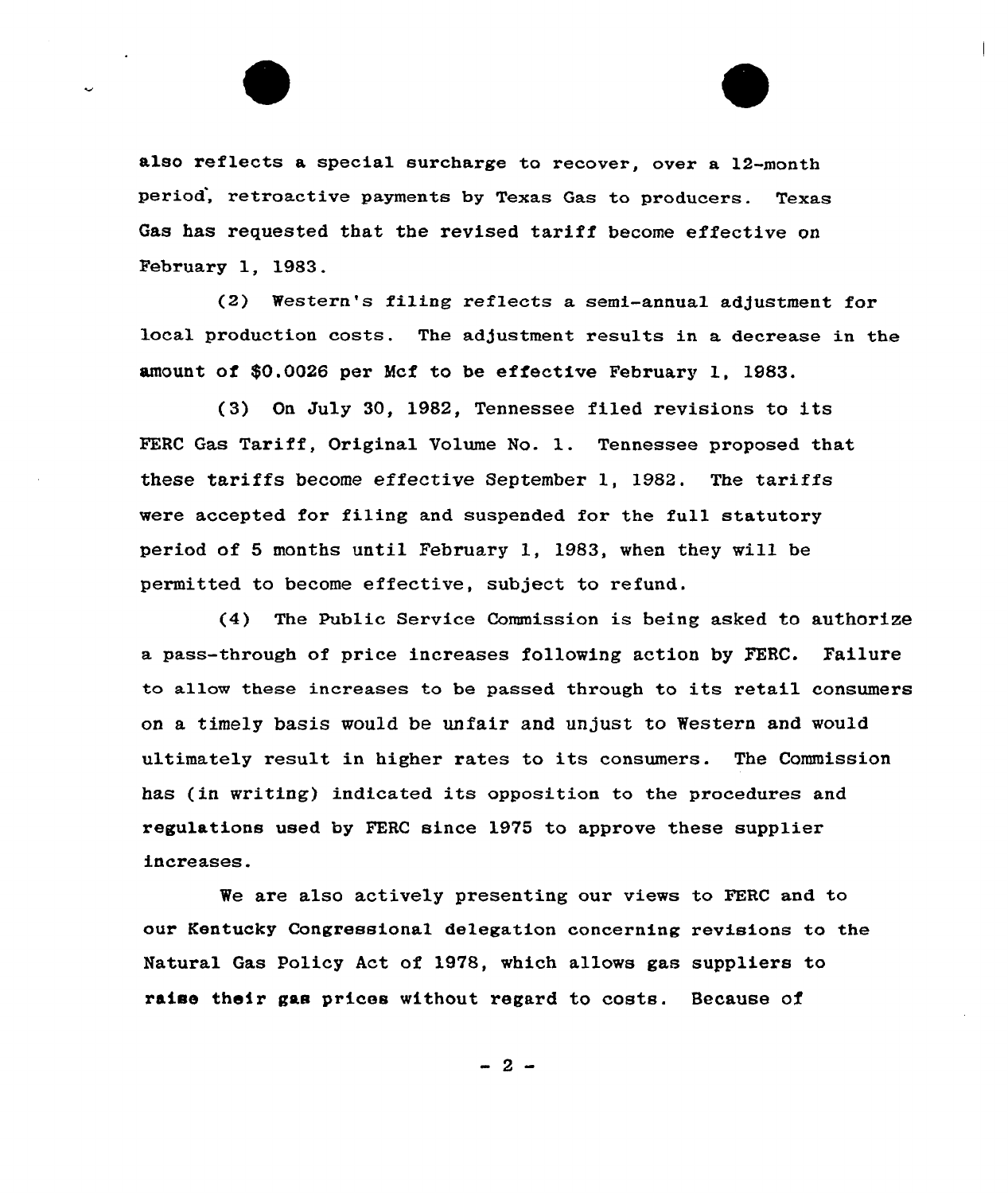Natural Gas Policy Act formulas allowing producers to so raise their prices and because of the action of FERC in allowing such increases to pass through to the transmission company and through to the distributing company, in this case Western, this Commission has no real authority in the matter. Under federal law and actions, this Commission serves merely as the conduit for the final pass-through of the increased cost of gas to the consumers when, as here, the distributing utility makes no profit from the increased prices which it must pay for gas purchased from the transmission company.

(5) Western's filing of January 10, 1983, set out certain xevisions in rates which Westexn proposed to place into effect, said rates being designed to pass on the wholesale increase in price in the amount of \$359,105 or \$0.0068 per Mcf.

(6) The proposed rates vill allow Western to recover only the increased cost of wholesale gas and will not permit it to make any profit in doing so. The magnitude of this filing exposes Western to substantial under-recovery of its gas costs if the rates are not implemented in a timely manner.

(7) Westexn's adjustment in rates under the purchased gas adjustment provisions approved by the Commission in its Order in Case No. 8227, dated October 9, 1981, is fair, just and xeasonable and in the public interest and should be effective with gas supplied on and after February 1, 1983, subject to refund.

(8) Western's base supplier rate for purchased gas will bo as follows:

 $-3 -$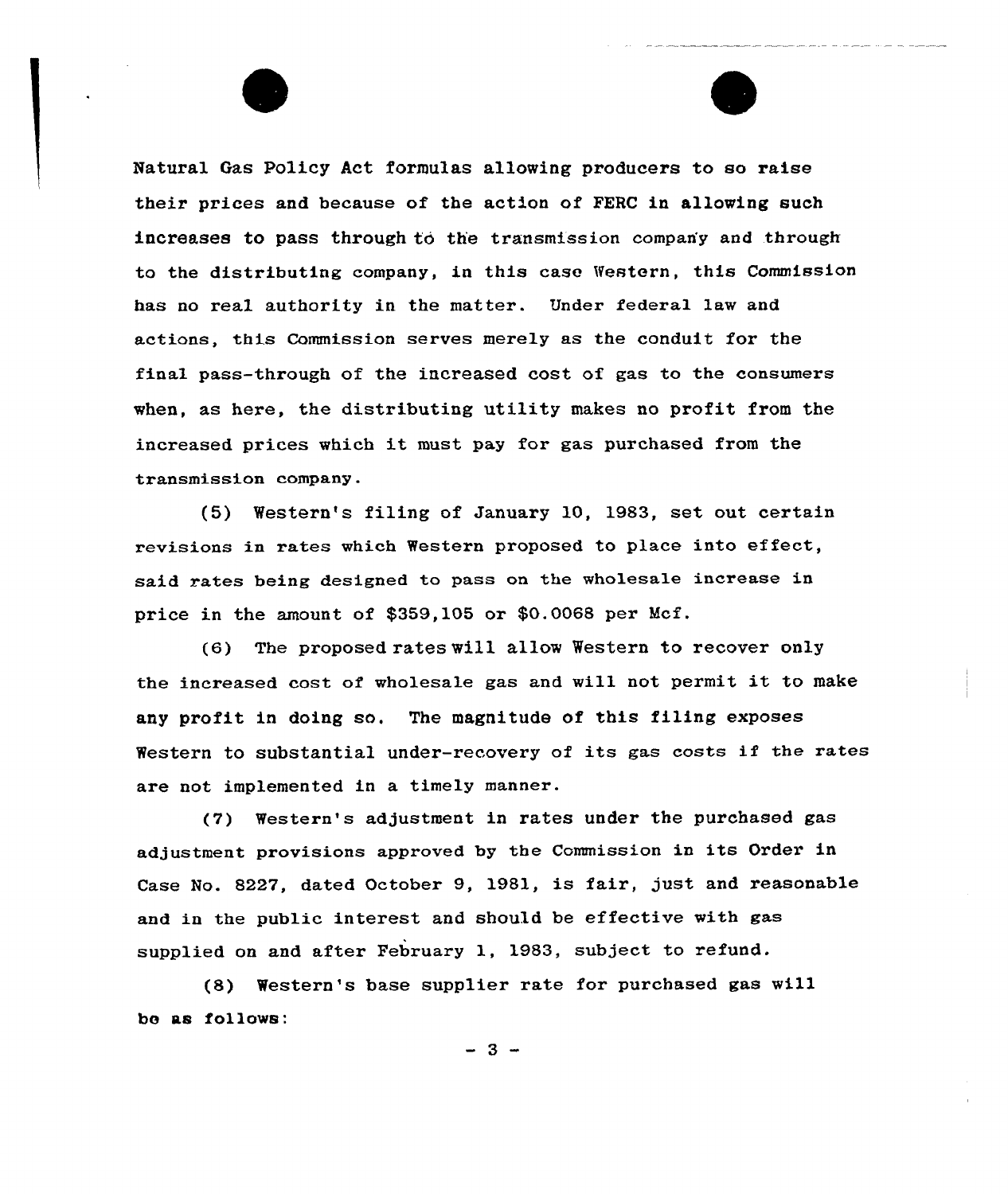|                              | Demand/Mcf                     | Commodity/Mcf                |
|------------------------------|--------------------------------|------------------------------|
| Texas Gas Transmission Corp. |                                |                              |
| $G-2$<br>$G - 3$<br>$G-4$    | \$5.53<br>6.36<br>6.90         | \$3.5513<br>3.6029<br>3.6462 |
|                              | Commodity Rate                 | Gas Rate/Dth                 |
|                              | Tennessee Gas Pipeline Company |                              |
| $G-2$<br>$GS - 2$            | \$.3706<br>.8585               | \$3.4859<br>3.4859           |
| Local Producers              |                                | 3.8120                       |

Western's adjustment in rates under the purchased gas adjustment clause, as set out in Exhibit D, page 1 of its notice herein in the amount of \$1.1887 per Mcf, is fair, just and reasonable and in the public interest and should be allowed to become effective for service rendered on and after February 1, 1983, subject to refund.

IT IS THEREFORE ORDERED that the purchased gas adjustment in Appendix <sup>A</sup> be and it hereby is approved effective for gas supplied on and after February 1, 1983, subject to refund.

IT IS FURTHER ORDERED that the base supplier rate as set out in Finding <sup>8</sup> above be and it hereby is effective for gas supplied on and after February 1, 1983.

IT IS FURTHER ORDERED that within 30 days from the date of this Order, Western shall file with this Commission its revised tariff sheets setting out the rates approved herein.

-4-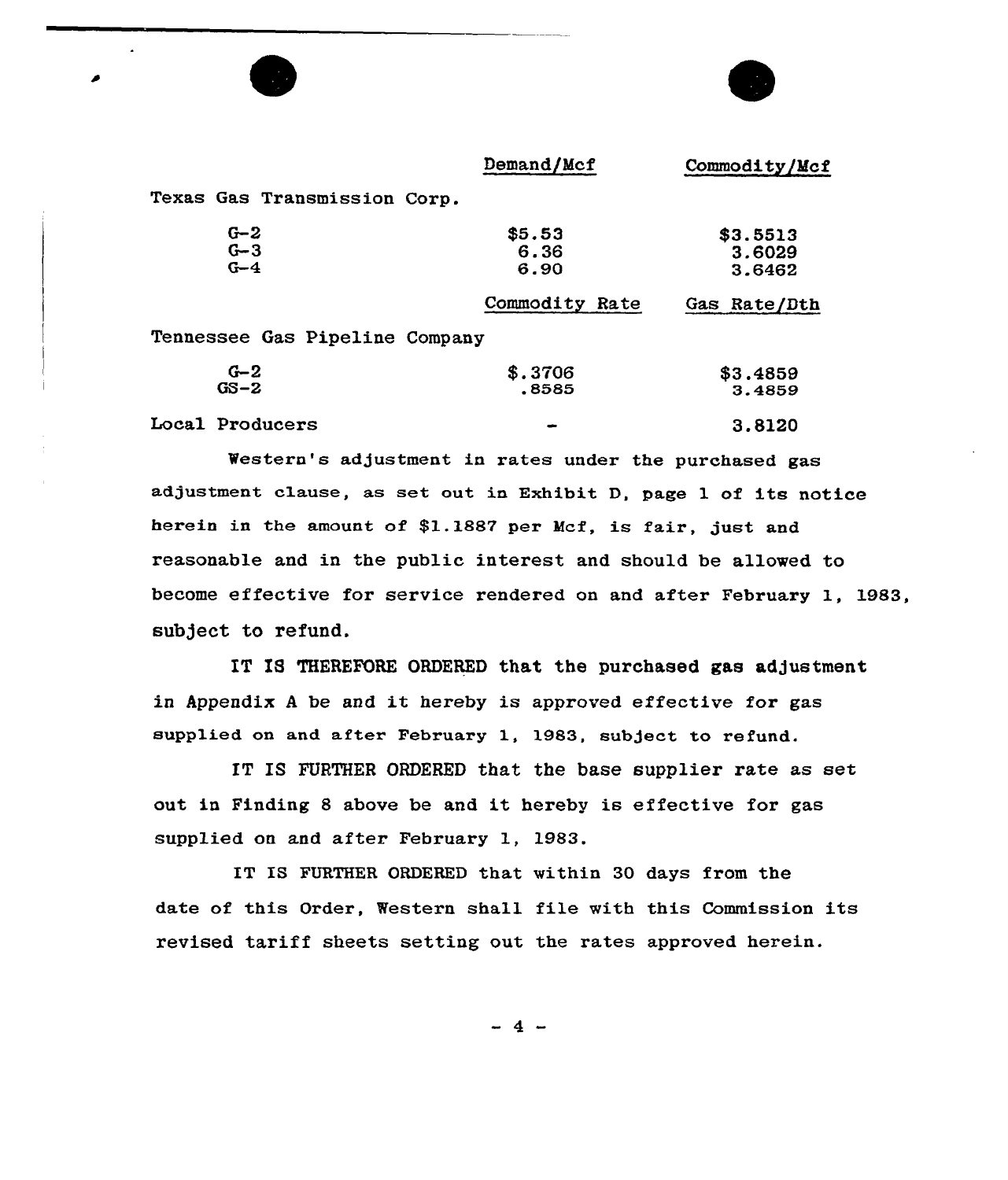

# Done at Frankfort, Kentucky, this 1st day of February, 1983.

PUBIIC SERVICE COMMISSION

<u>ulle</u> Chairman

Forthewine Rundall Commissioner

ATTEST:

**Secretary**